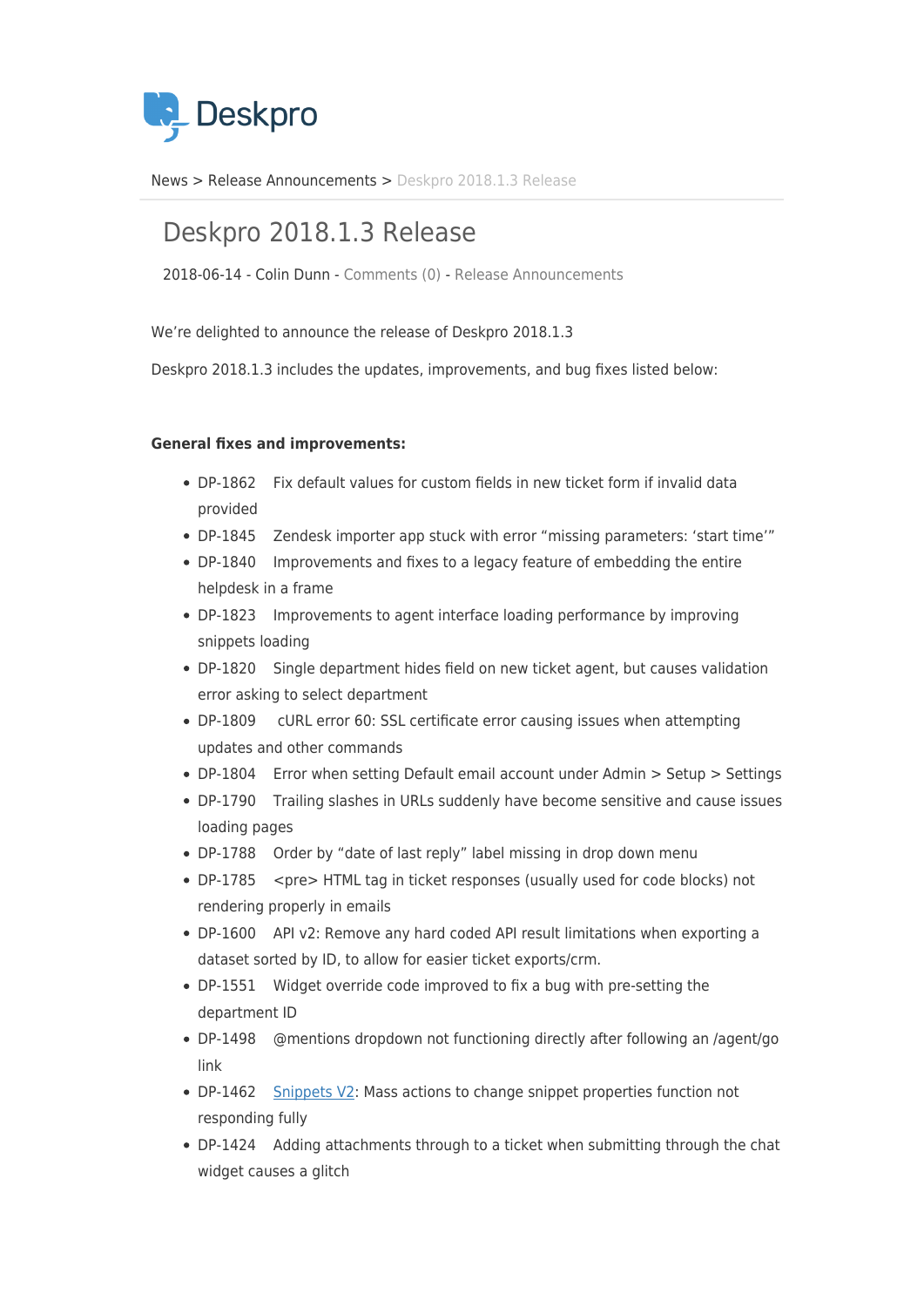- DP-1397 Further improvements and expansion to pre-upgrade system checks of database integrity (Foreign Keys)
- DP-1362 Standard routine maintenance to update the php framework/libraries
- DP-1354 Agent permissions when "Can use Public" now limit agents to read-only permissions unless further edit permissions are added
- DP-1342 Improvements to the daily cleanups to include checks of database integrity (foreign keys)
- DP-1114 Active Directory and LDAP app now syncrhonizes over profile pictures
- DP-859 Emojis in a trigger action text editor would corrupt the overall trigger, text would appear blank
- DP-730 Improvements when importing emails with different types of formatting
- DP-185 If all chat departments were removed, this would cause certain glitches throughout the admin interface. Checks in place to prevent this.
- DP-179 Fix to IP whitelisting email behaviour to prevent accidental flooding of validation email
- DP-170 Improvements to text editor within a ticket to better handle pasting in code block styled text
- DP-147 Option added to LDAP/AD SSO app to disable certificate validation, so internal or self signed certificates can be used.

## **Fixes and improvements to [V2 Reports](https://support.deskpro.com/en/news/posts/new-reports):**

- DP-1859 Reports v2: Some reports in the Stat builder are not able to load and show a blue loading circle.
- DP-1857 Reports v2: Overly large spacing between the different styles of output in a report compressed.
- DP-1856 Reports v2: GUI improvement to the CSV export icon, this has been made more prominent
- DP-1855 Reports v2: Remove default "support" label selection when adding widget, and display all widgets
- DP-1854 Reports v2: Improvent/Feature: Add dashboard auto-refresh feature
- DP-1853 Reports v2: Billing statistics and insights now included
- DP-1852 Reports v2: You now have the option to delete custom stats
- DP-1851 Reports v2: New icon to directly export stat results
- DP-1842 Reports v2: Reports using "value from report" are broken
- DP-1821 Reports v2: Sporadically a widgets on default dashboards do not complete loading
- DP-1813 Reports v2: Further improvements to admin control over agent edit/view permissions to a dashboard
- DP-1733 Reports v2: Improvements to scheduled reports not working, and GUI issues of configs not saving